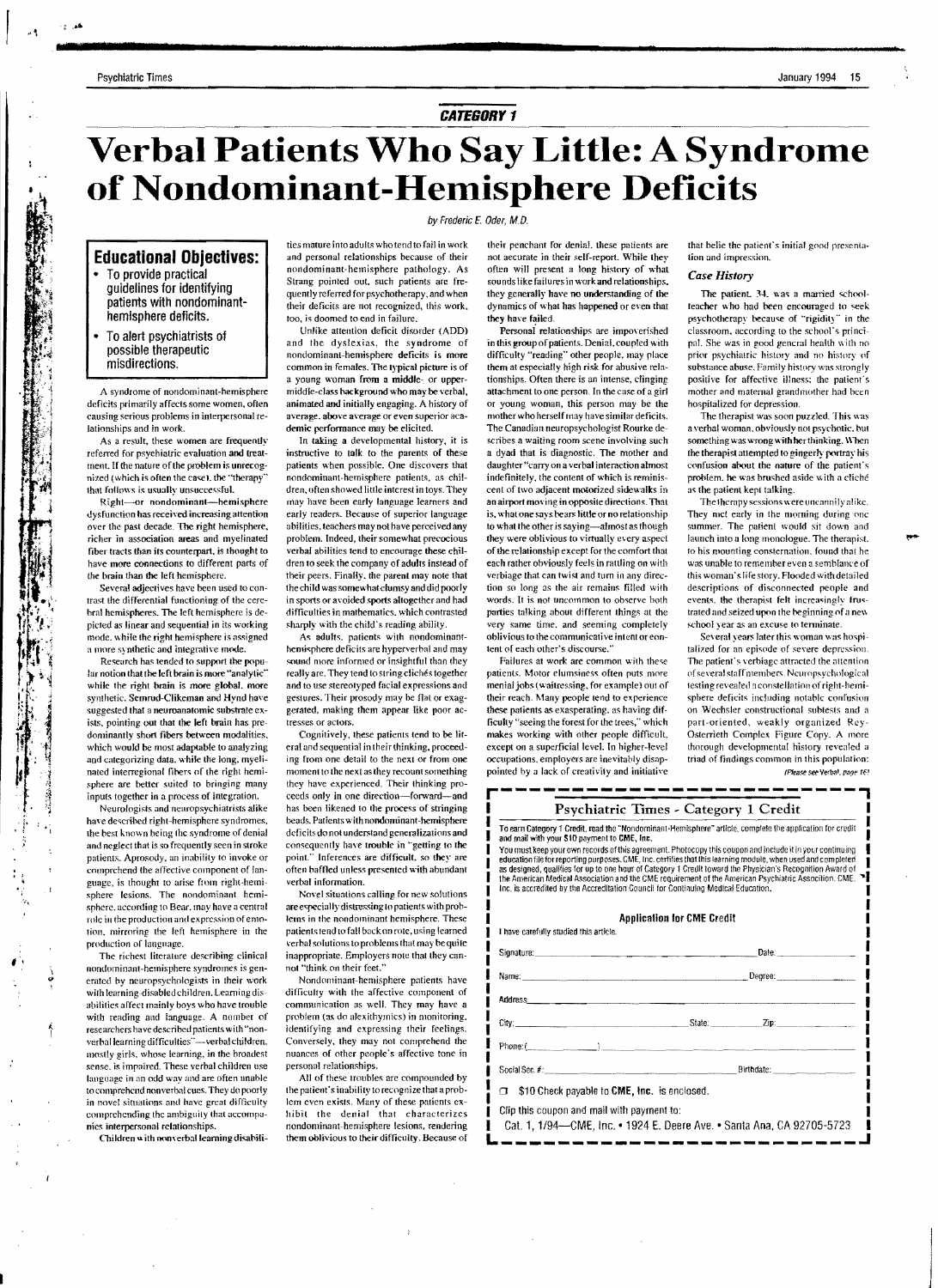# **Verbal**

Continued from page 15

clumsiness, good verbal and reading skills and poor performance in math.

### *Therapist's Reaction*

Therapists (not unlike employers) initially may respond to this group of patients with enthusiasm, especially to the more intelligent, higher functioning ones. These are, after all, highly verbal people who are superficially engaging and have spent years learning how to please teachers and parents.

Pleasure at meeting a "verbal" patient with whom one can do traditional psychotherapy rapidly dissipates once a session or two of history-taking ends. In a less structured session, in which one might want to talk about what seems most important to the patient and to begin to develop an idea of repetitive patterns of difficulty, the patient talks and talks, flooding the listener with endless adjectival detail, but with no sense at all of what the problem really is or what the patient considers important. The therapist soon becomes aware that he or she has no ability to accurately and effectively understand this patient's inner experience. The therapist, in other words, tries to empathize with the patient and only becomes confused.

As time goes on and no movement occurs, the therapist will invariably label the patient's mode of thinking as a "resistance" that needs to be clarified and "understood" so that important material can emerge in the therapy. This is a pivotal mistake. Depending on the vigor with which the therapist launches this confrontation, the reaction in the patient will range from apparent bafflement to feeling assaulted. In any case, the result is invariably the same; The patient continues to talk.

The therapist is then placed in a situation not unlike that which confronted Brer Rabbit and the Tar Baby in *Uncle Remus: His Songs and Stories,* only in this case it is not the Tar Baby's silence that invokes increasing frustration. Aided by the process of denial, the patient talks, perhaps even more earnestly, in an attempt to hold the therapist with words, and is mystified when the therapist inevitably communicates displeasure.

Once stuck, the therapist often remains so. Many endeavors in psychotherapy that are not going well end mercifully quickly with a tacit acknowledgment from both parties that something is not clicking. With a patient with nondominant-hemisphere deficits, however, it is usually not that simple. The patient, again, may have inordinate difficulty recognizing that the work is stalled and that the therapist is confused. If the therapist is unaware of the patient's cognitive problems, then he or she assumes the untenable position ofthe person who urged the leopard to change his spots.